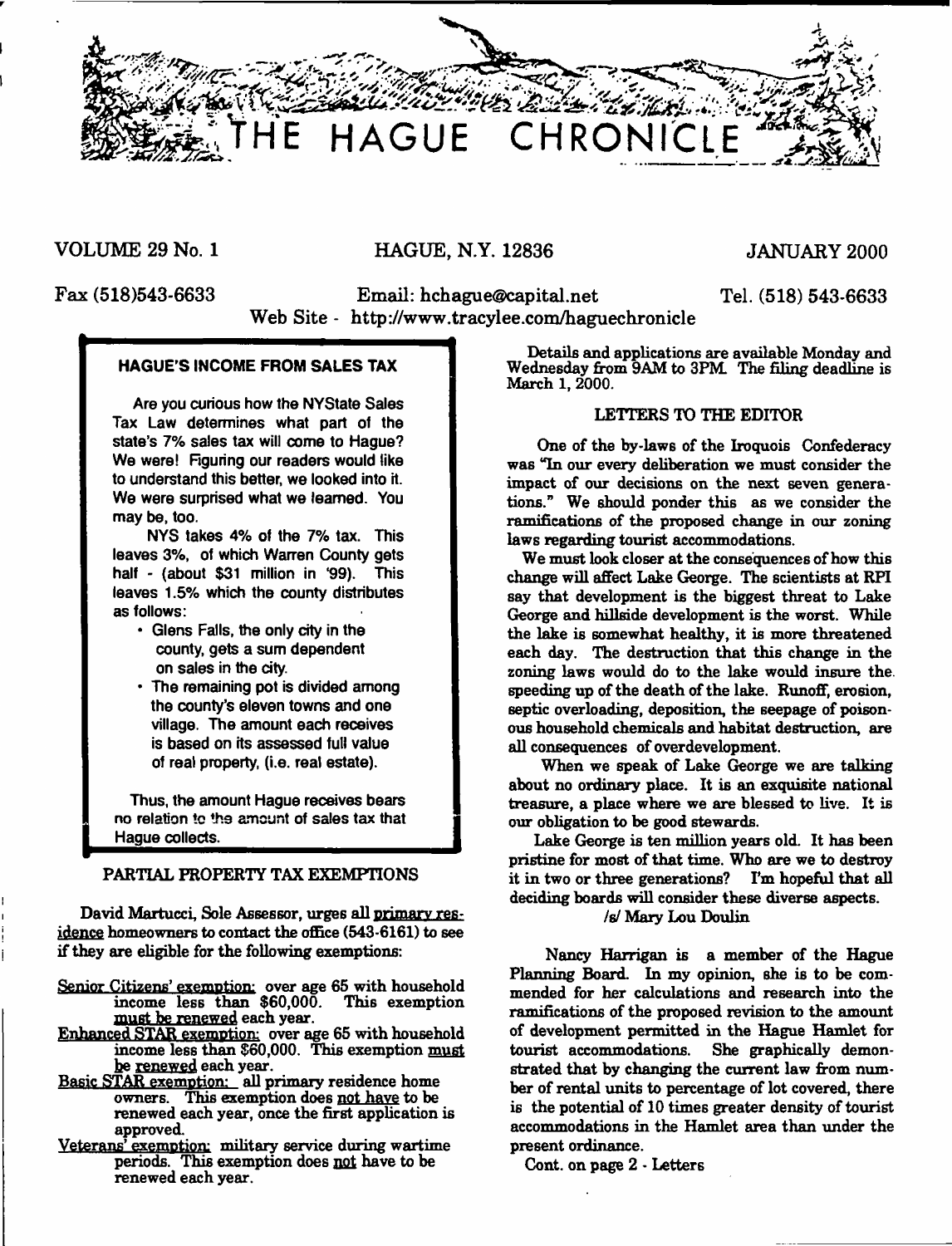#### Letters cont. from page 1

Mrs. Harrigan's presentation before the Hague Planning Board at its January meeting stated that if the proposed revision is enacted, there would be a corresponding Increase in the number of people, cars and use of septic systems.

It is important that members of the various Hague Boards be well informed as to the long term effect changes to the zoning rules have on our community. Mrs. Harrigan should be praised for presenting the facts to the Board on this issue. The Hague Planning Board tabled its decision on this Issue. I have been told that David Swanson, Planning Board Chairman, will give his rebuttal to Mrs. Harrigan's position at the February 3rd meeting which begins at 7PM. It is important that all sides be heard prior to changing zoning laws.

#### /s / Alison Craig, January 10, 2000

#### HAGUE VOLUNTEER FIRE DEPARTMENT

The HVFD was called out for fires seven times in December and 110 man hours were used. There were two drill details which used 55 hours. On New Year's Eve, the Fire station was manned from 10PM to 2AM.

At the January 3 meeting of the HVFD Diane Frasier Trudeau, on behalf of her mother. Imogene Frasier, presented the HVFD with \$452 raised by the Memory Tree. This was the 11th year that Imogene has devoted herself to this project. The HVFD thanks Imogene for the conception of the idea and for her wholehearted devotion to It.

The HVFD's ambulances made 8 runs in December, covered 349 miles and used 73 3/4 man hours. Capt. Lu Megow also reported for the year of 1999: 140 runs, 1128 hours, with Ambulance 740 covering 5,025 miles and 741 totalling 1260 miles. These figures represent a lot of dedication, a lot of training hours, passing state certification exams, and the willingness to give up personal pleasures.

Hats off to the HVFD and Its many services, and its members who have served in floods, fires, accidents, and yes, hurricanes. As we enter a new year and a new century, we wish you continued success in all your endeavors. We thank you for services rendered. . . ewa

#### HAGUE SENIOR CITIZENS CLUB

The Hague Senior Citizens Club will hold its regular monthly meeting on Tuesday. Jan. 25 at 1:30PM at the Hague Community Center. Our speaker will be Ray Sparling from the Bolton Landing Senior Club. Refreshments will be served.

We remind you that dues (\$5.00) are now due. Checks should be made payable to The Hague Senior Citizens Club and given to Kay Caldera, Treasurer.

On February 22 we will have our annual covered dish luncheon at 12 Noon at the Community Center. Registration is a MUST for this. Please register by phoning 543-6161 and if possible indicate what you will bring for a dish to share. Please register by February 15. . . ewa

## CHRISTOPHER REEVES PARALYSIS FOUNDATION

On Feb 27 from 1 -6PM a fund raiser for the benefit of the Christopher Reeves Paralysis Foundation will be held at Jimbo's on Brant Lake. Scott Remington, husband of Hague's rural mail carrier, Cindy, suffered a serious logging accident several months ago and is being rehabilitated at his home. The Remingtons have a special Interest In raising funds for this foundation. If you would like to contribute, please send check payable to Christopher Reeves Paralysis Foundation to Scott Remington, 461 Pease Hill Road, Brant Lake. Y 12815. For further Information contact Scott or Cindy at 494- 7740

#### WINTER WEEKEND BREAKFASTS

Once again the Hague Volunteer Fire Dept, will host breakfasts on Sat. and Sun. Feb. 19 and 20 from 7AM to 11AM. There will be a varied menu, and prices for the meals will depend on your food preferences. Juices, hot beverages, home fries, sausage, bacon, and French Toast will be offered. Everyone Is urged to attend. Visit with friends and enjoy a warm, leisurely breakfast. This Is Winter Weekend - come and enjoy the good food and fellowship while helping the HVFD. . . ewa

#### SCHEDULE OF MEETINGS IN HAGUE

Town Board - second Tues. each month - 6:30PM Town Audit - the day before TB meeting - 4:30PM Planning Board - 1st Thurs. ea. month - 7PM Zoning Board - 4th Thurs. ea. month - 7PM Chamber of Commerce - 3rd Mon. ea. mo. - 7:30PM Senior Citizens - 4th Tues ea. mo. - 1:30PM Senior Bus - 1st Wed. ea. mo. - 8:30AM Fire Dept. - 1st Mon. ea. mo. - Flrehouse - 7:30PM Fish & Game - 3rd Tues. ea. mo. - Clubhouse Blood Pressure Clinic - 3rd Wed. ea. mo.-1-2PM Carillon Garden Club - 3rd Thurs. - 11AM Home Bureau - 1st & 3rd Tues. - 10AM Hague Historical Society - 3rd Thurs. 7:30PM Rotary Club - Every Tues. 7:30AM - Watson Hall at Silver Bay Some of the above dates may change due to holidays etc. If in doubt ask a member of the organization. 1/2000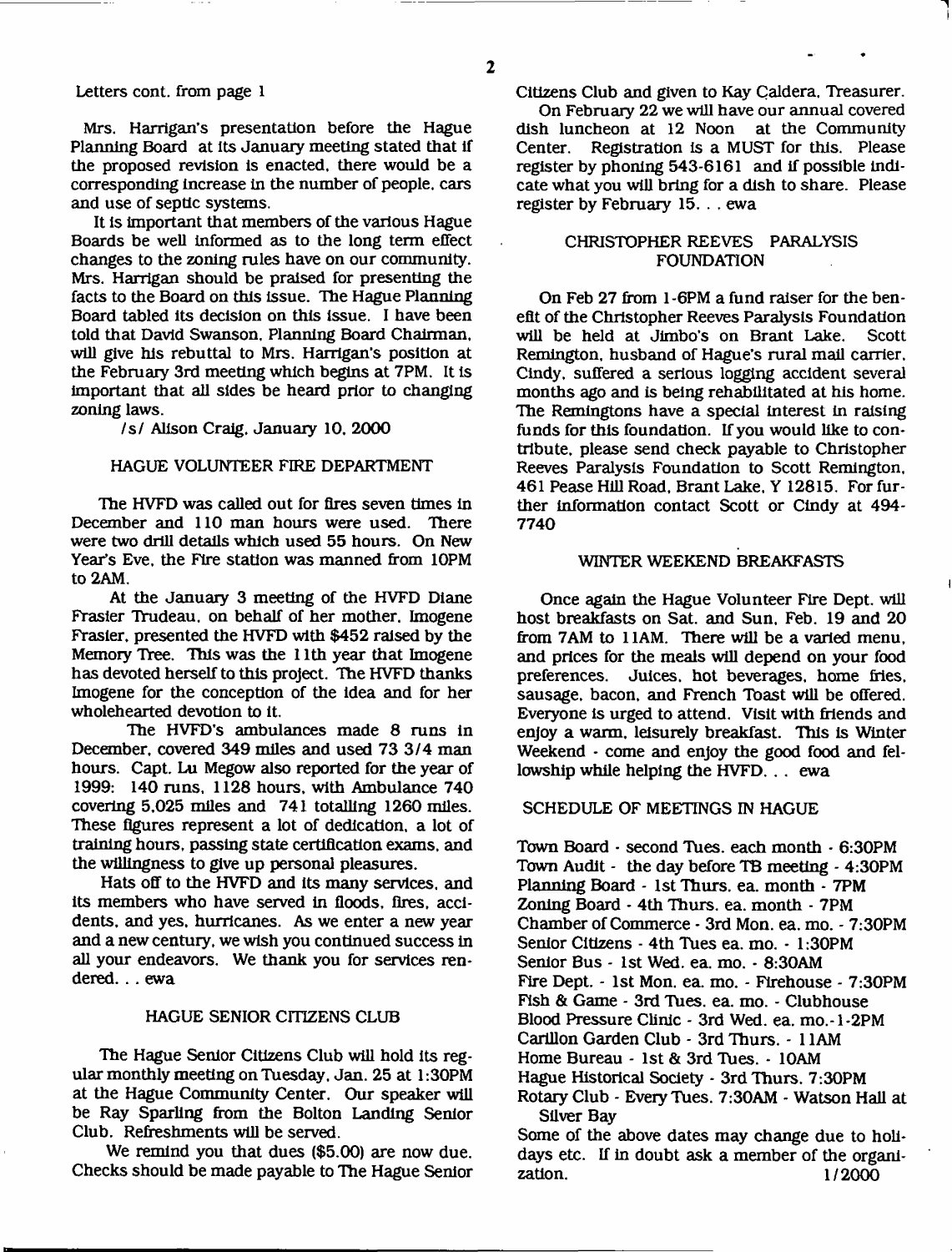**GREEN** (45-2-7) Bobkat Lane. Arcady Estates. Land Use: Hague TRI - APA Moderate Industry

The Greens are requesting an 8 ft. relief from the Hague Zoning Ordinance Section 160-23A side yard setback 10 ft. for a previously placed home with deck and steps. A Public Hearing was held at this meeting. Mr. Barone read letters he received that were in opposition to the variance. voiced opinions that were both for and against the variance. After discussion, the Board moved to keep the Public Hearing open to enable the Greens and Arcady Bay Association to reach a settlement and also for the Zoning Board to gather more information **DOCKSIDE** (29-1 -15). 9130 Lake Shore Drive, Land Use TRI APA Moderate Intensity . A public hearing was held to discuss an area variance for Mr. Merrell. A large audience was in attendance for the hearing. Letters were read both for and against the variance and Attorney Silvestri. representing a group of home owners, gave a detailed presentation in opposition. He cited problems around parking, septic, lot coverage. noise, traffic hazards, etc. At the conclusion of his presentation. Mr. Barone, Zoning Administrator, announced that Mr. Merrell had withdrawn his application for the variance. . . mjk

#### PLANNING BOARD - 1/6/2000

Dockside owner Craig Merrill, a member of the audience, sought the Planning Board's sentiments about his installing plumbing in the log building, as long as he could show it would not overload the septic system. Although this was not on the agenda, a lengthy discussion followed.

The Planning Board discussed the following revisions to the Zoning Ordinance:

**Section 160-3** - this would encourage property owners to prevent or remedy progressive deterioration and blight.

**Section 160.10** - this adds the definition of "deterioration" to the Ordinance. The Board moved to recommend approval of these changes. The vote carried with a 5-1 vote.

**Section 160-51** - this revision reads as follows: "Boathouses and covered docks shall not exceed one story or 16 feet in height and shall be designed and constructed solely for the storage of boats and related equipment, but shall not prohibit sun decks". The Board moved to recommend approval of this revision with a 6-0 vote.

**Section 160-55** - Nancy Harrigan, Board Member, shared the results of her analysis of the proposed revision of the Tourist Accommodations Ordinance. For existing tourist facilities in the Hague hamlet, the proposed revision would allow ten times greater development than does the current law. A significant increase in cars, people, septic usage and beach usage would occur.

The revised paragraphs are as follows:

"A. "For (i) each tourist cabin or similar structure for rent or hire involving less than 300 sq. ft. of floor space, (ii) for each tourist accommodation unit which is attached to a similar unit by a party wall and (ill) for each unit of a tourist home or similar structure, the minimum land area necessary shall be one-tenth the minimum lot area required for the zoning district in which the tourist accommodation is to be located, except for TR-1 which shall be 10,000 sq. ft. per each dwelling unit. Refer to Sections 160-19 and 160-21, inclusive, for determination of lot size in Primary and Secondary Hamlets

"F. Anything in Subdivision A or B of this Section 160-55 to the contrary notwithstanding, and without limiting the use of any other provision for tourist accommodations in this Ordinance, tourist accommodations in the Primary Hamlet or Secondary Hamlet zoning districts on lots on which tourist accommodations existed on the effective date of this Ordinance and as to which the use as tourist accommodations has not been discontinued for a period of more than two years since the effective date of this Ordinance, shall be permissible so long as the building coverage (including porches and decks) on lots on which tourist accommodations and related buildings are situated does not exceed 15% (it being understood that the third sentence of Section 160-19 shall not apply to such lots)."

Copies of the proposed Tourist Accommodations Ordinance in its entirety are available from the Chronicle office - (543-6633)

TOWN BOARD END OF YR. MEETING 12/29/99

#### BIDS/PROPOSALS:

The bid for dieseline and #2 fuel oil was awarded to Mountain Petroleum at the following rates: #2 heating fuel - .6850/gal. and diesel - .7165/gal. REGULAR COMMITTEE REPORTS

## Assessor and Justice

R. Meola received a letter from Mr. Beebe, the attorney hired by the Town to handle the Article 7 litigations. Mr. Beebe will continue to work on them, with the exception of the Lawrence property. The Board voted to accept the Lawrence settlement. Personnel

R. Meola modified the job description pertaining to the duties for the Community Center Building Maintenance person. R. Patchett suggested presenting this to the new board next month. Sewer

The court date on the Sewer project has been extended to April 2000.

(Cont. on page 4 Town Board) 1/2000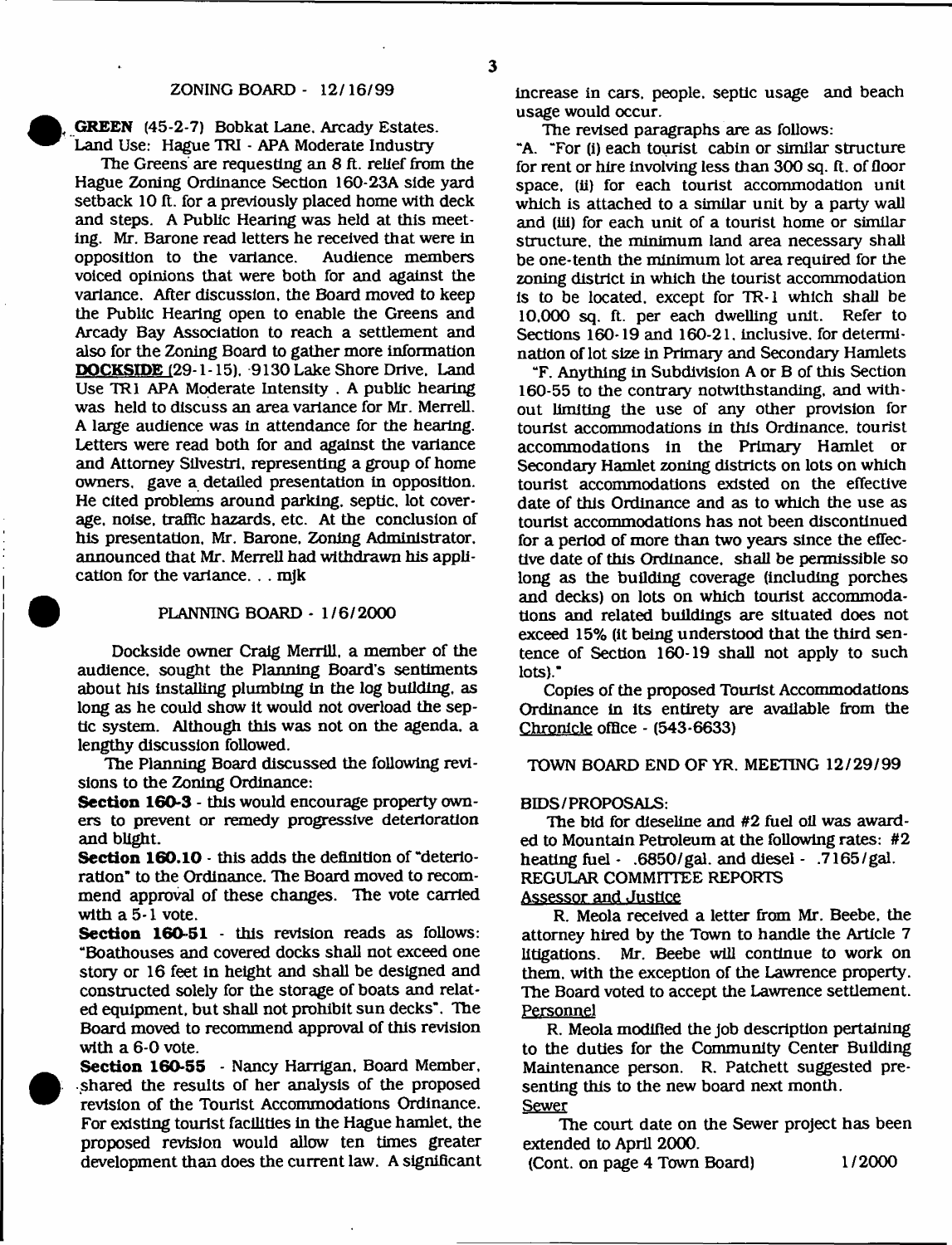#### Town Board Cont. from page 3 Youth

The Town of Hague will only receive \$450 from the Warren County Arts Initiative Grant due to a high volume of requests this year. M. Fitzgerald made a motion to use the \$750 from the Soccer Program (which was cancelled due to lack of interest) to purchase a new skating rink liner. All members voted yes.

#### UNFINISHED BUSINESS

R. Meola made a motion to authorize the Supervisor to sign a 3-year lease with the Chamber of Commerce for the use of the old Town Hall. The lease begins 01 - 01-00 and ends on 12-31-02

## COMMUNICATIONS AND PETITIONS

The TiconderogaCentral School Board of Education approved the transfer of the remaining two pieces of property back to the Town of Hague.

### NEW BUSINESS

R. Meola made a motion to authorize Supervisor Dan Belden to sign a contract with Convenient Medical Care for the year 2000. The motion was carried.

The Youth Program for the year 2000 will receive **\$**2 **,**120**.**

Resolution #72 of /99 authorizing interfund transfers was carried.

Resolution #73 of '99 authorizing intermuncipal agreement between theTown of Warrensburg and the Town of Hague for bus transportation to the annual Association of Towns meeting in NYC was carried.

Resolution #74 of \*99 commending and honoring the Deckers as Senior Citizens of the year 1999 was carried.

R. Meola suggested the Town Board look into hiring the Town Attorney on an hourly basis . . . mjk

## TOWN BOARD ORGANIZATIONAL MEETING January 3. 2000

Resolutions 1-50 were passed without discussion with the following exceptions:

Resolution # 17 - Appointment of Attorney for the Town - the Board discussed how the attorney should be remunerated and decided to accept Mr. McDonald's flat fee. Mr. McDonald has agreed to attend meetings when the Board members feel his presence would be helpful.

Resolution #34 - named William Bothe as Hazardous Communications Officer.

The Zoning and Planning Board positions were unable to filled at this meeting because the interviews had not been held.

Resolution  $#44 - All$  receipts for expenses must be

attached to purchase order prior to reimbursement and filed with the bookkeeper immediately upon completion of a conference, course or training ses sion. Reimbursement requests more than 45 days after sessions will not be paid.

Resolution #50 - Transfer Fee Schedule - the Construction and Demolition (C&D) fees were increased to cover the increase of disposal fees to \$40 per yard and the tire with rim fee was increased to \$5. . . mjk

### TOWN BOARD MEETING - 1/11/2000

MOMENT OF SILENCE - Corinne Glenn. Jacob Jordan, Bruce Rust's mother.

## PRIVILEGE OF FLOOR:

Sal Santaniello petitioned the Board to add their approval to a letter to Senator Stafford requesting funding for the firehouse. The Board agreed.

Dottie Henry asked what measures are being taken to deal with the trash on New Hague Road. She said there is also a new area on West Hague Rd that is directly on the Hague Brook. Supervisor Belden has been in touch with the owner on New Hague Rd. and she is waiting for a contractor from Ticonderoga to complete the job of removal of trash.

### REGULAR COMMITTEE REPORTS Building and Grounds

S.. Hourigan will work with L. Megow on this committee. Mr. Hourigan mentioned that the computers in the Community Center should have phone lines with access to the Web. Supervisor Belden will look into it.

#### Fire Department

The Winter Weekend breakfast will be sponsored by the Fire Dept, on Feb. 19-20 from 7-11 a.m. **Personnel**

S. Hourigan and A. Steitz will meet individually with the employees to understand what the problems are and how they can be addressed..

## Recreation and Promotion

S. Hourigan ordered a new liner for the skating rink. It will be set up for the youth when the weather permits.

Tom James told the Board that the Web site for the town received 470.000 hits last year; 50,000 users stayed on an average of 5 minutes and 34 seconds and from that. 356 brochures and directories were sent out with another 150 replies sent via e-mail.

### UNFINISHED BUSINESS

L. Megow felt the job description for Community Center maintenance worker should by redone to encompass outside work also.

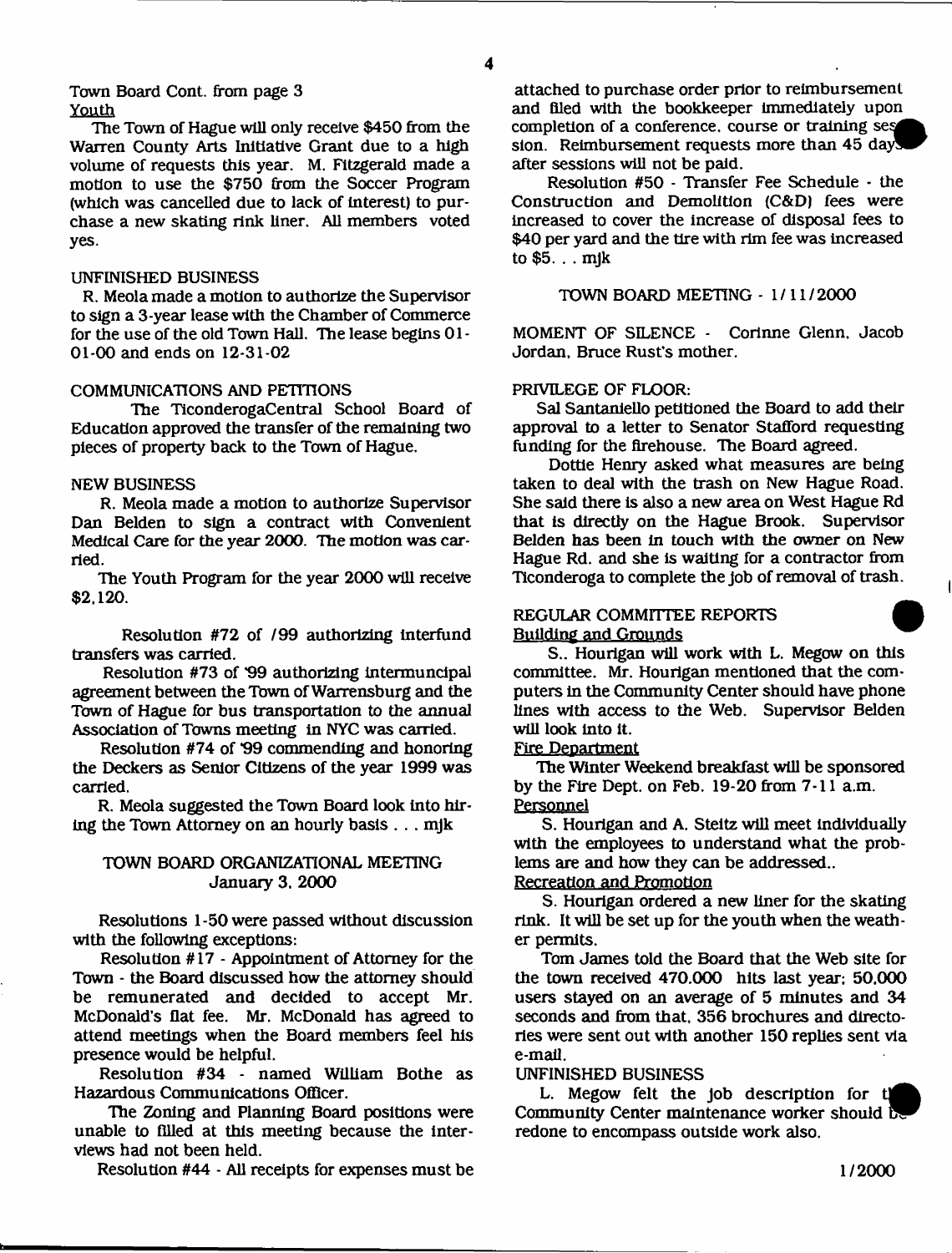COMMUNICATIONS AND PETITIONS

The Board received a report for 1999 from Mr. West, Town Historian.

Richard Gladu was appointed to the Planning Board

Bruce Rust and Tina King were appointed to the Zoning Board of Appeals.

## NEW BUSINESS

Jim Neal resigned from the Lake George Park Commission (LGPC). Supervisor Belden recommended that Mark Johnson's name be submitted as a replacement. This appointment must be approved by the governor.

Members for a new Master Plan Committee were named: Paul Barone, Dave Swanson, Tom LaPointe, Bob Patchett, Dave Darrin, Art Steitz, Dan Belden.

Dave Hoffay suggested a line of communication be opened between Planning. Zoning and the Fire Dept. Supervisor Belden recommended a member from die Fire Dept, attend the meetings of the various boards.

#### NATURE NEWS by Laura Meade

Apparently we in Hague survived the Y2K" bug"! After all that hype, I began to think of other "bugs" that are around here. One is surely aware of "bugs" in warm seasons. We know that mosquitos bite, gnats are annoying, ants crawl out of the woodwork, spiders are on windowsills and "no-see-urns' swarm on woodland trails. We are prepared and knowledgeable about them. But, what "bugs" are active in winter?

A few years ago. as I was snowshoeing on the trails above Hague hamlet. I was curious about tiny, black, jumping bugs that clustered in groups on top of the snow. They clearly avoided being squashed. What were they? How did they know how to escape my snowshoes? How could they possibly survive in winter woods with no apparent food and shelter? A short paragraph and a sketch in the Reader's Digest "North American Wildlife" answered my questions.

These tiny, active "bugs" are snow fleas (no relation to lice or animal fleas). Since they are wingless, they jump and do not fly. They eat plant material and can be found year-round in woodland or field habitats. In winter they crawl under the bark of certain preferred trees for shelter and food and come out on mild winter days, maybe just for fun (as humans do, tool) They seemed to be enjoying togetherness, probably sipping moisture from wet snow during mild temperatures. I have never seen them on bitter cold days or on ice. Have you ever noticed these playful. harmless creatures? I suspect they know when to have a "party", but doubt they do so according to

a specific date on the calendar.

By contrast, fleas that feed on warm-blooded animals (usually cats and dogs) are small, bloodsucking, parasitic insects that have a hard, compressed body. They are also wingless and jump to get around.

Other "bugs" which can be a nuisance in winter are lice, tiny wingless insects that are parasitic. Various types of lice feed on warm-blooded animals. They can be annoying and difficult to remove, as any school nurse can testify.

On a happier note, during Jan. and Feb. on Saturday afternoons at 1PM Up Yonda Farm (the nature education center on Route 9N in Bolton Landing) will be featuring Starlab programs, using a portable planetarium. Cost for attending a program is \$2 per person, plus \$2 per car for parking.

Another emphasis on Feb. 5, Feb. 12 and Feb. 26 - all at 11AM - will be Backyard Birds. Recommended seeds and feeders that attract birds to backyards will be the topic. On Feb. 19 at 1PM , for a fee of \$5.00 one can build a bird feeder. Preregistration deadline for that activity is Feb. 10.

Events scheduled for President's Week at 1PM are: Feb. 22 - Snowshoe Building (Fee \$10. Preregistration deadline Feb. 14): Feb. 23 - Winter Survival: Feb. 24 - Animal Tracking and Feb. 25 - Winter Games.

For more information contact Up Yonda Farm at 644-9767

#### WEATHER NOTES by Mary Lou Doulin

The gentler weather has been such a surprise in November and December, and even up until Jan. 18. Talk of global warming abounds and scientists are almost ready to concede that it is a fact. The decade of the 90's was'the warmest in the last 10,000 years.

As of Jan. 15 we have only had a slight trace of snow. The first storm of winter that affected the east coast last week never made it to Hague. Jan. 1 was 50 degrees and the 3rd and 4th brought some freezing rain. We had high winds a couple of days but other than that, the sunshine has been spectacular. The brooks have tried to freeze, but have not as yet.

An Arctic blast which began the 13th has sent the temperature plummeting to zero and below. The suddenness of this is jolting but invigorating. Now the concern is the water pipes. Without snow coverage providing insulation, the threat of pipes breaking is increased

1/2000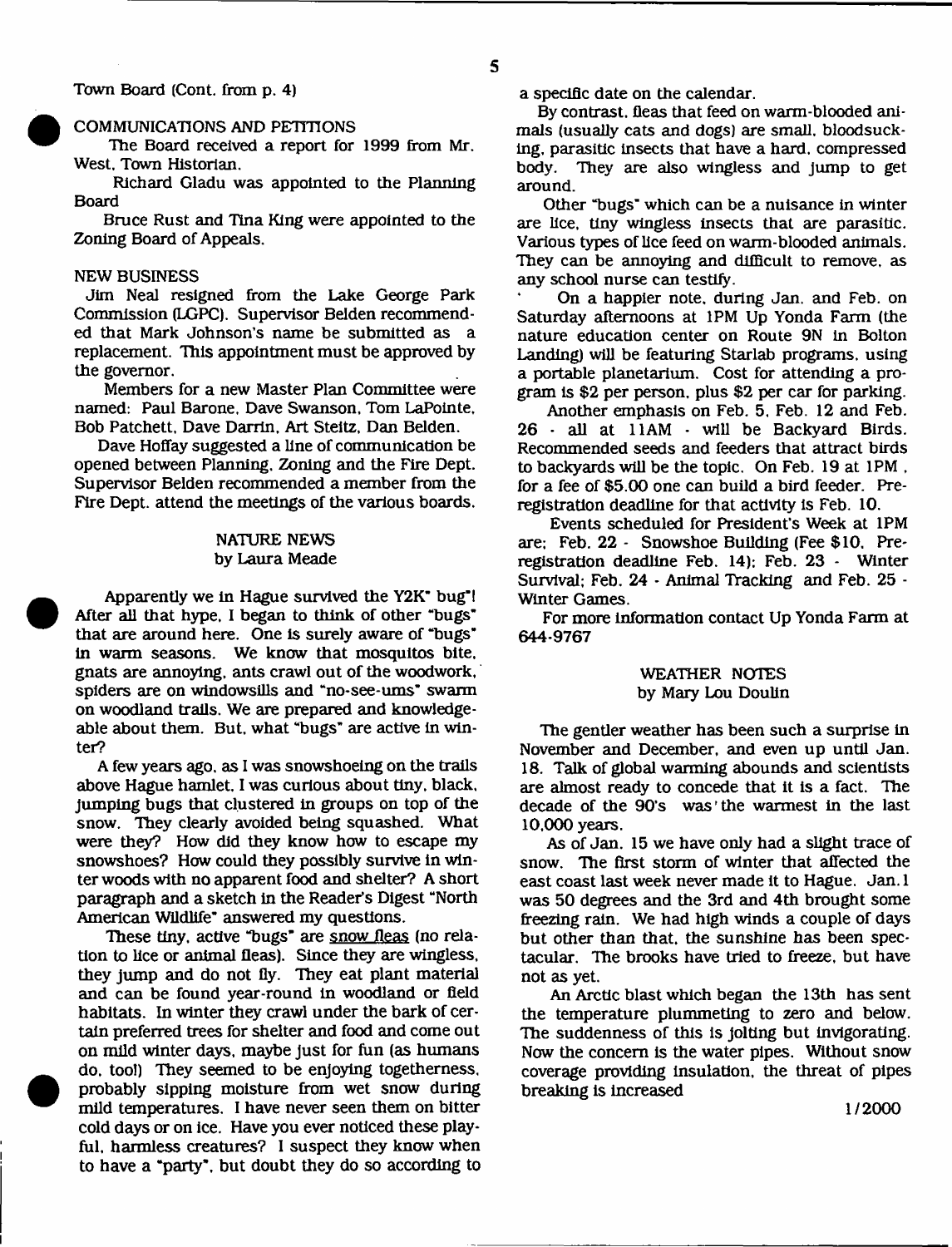#### HAGUE'S MEMORY TREE

The following names were added to the Memory Tree list after the publication of our December issue:

Pauline Allison, Howard Barnett, Ruth Barnett, Mary Billing, Charles Billing, Nettie Cappiello, George Carter, Ruth Carter, Rolie Carter, Augusta Clifton, Marge Cook, Wilburt Decker, Archie Denno Jr., Archie Denno Sr., Sarah Denno, Mabel Dunklee, Dayton Dunklee, Sam Eannace, Thomas E. Girard, Glennon and Donahue families, Gerald Hutchinson, Elizabeth Kostides, Fortios Kostides, Jinx Mayer, Margie Meismeyer, Andrew McCarville, Raymond Monroe, Harry Moore, Ida Moore, Grace Patchett, Nelson Patchett, Mitzi Rappaport, Sy Rappaport, Robert Rising, Wesley Ross, Julia Ross, Mildred Ross, Wilfred Ross, Judith Rypkema Hoffay, George Savage, Richard Stormer Sr.

\$452 was turned over to the Hague Emergency Squad as a result of these contributions. Thanks to Imogene Frasier for chairing this project for the Chamber of Commerce.

#### WOMEN'S WELLNESS WEEKEND

The Program Department of the Silver Bay Association has finalized the presenters for the Women's Wellness Weekend that will take place May 5 through May 7, 2000.

Jodi Carr, Nancy Trombley and Sharon Ofner announced recently that the weekend will begin on Friday with Keynote Speaker Melissa Davis, Associate Director, Volunteer Development for the YMCA of the USA. Mary Ann Masey, Ed.E., Education Programs Manager for the Institute for Court Management at the National Center for State Courts in Williamsburg, VA will be the Sat. evening speaker and will discuss Woman to Woman: The Practical Realities of *Relationships.*

Other presenters include artist Laura Von Rosk, who will be conducting two watercolor workshops on Saturday. Dee Ellen Lee and Susan Trump will be presenting *Healing Through Storytelling:* a workshop that will nurture your Inner Child. Linda Neeb, certified in Kripalu Yoga and Nia techniques, will return this year to present her newest programs. The Swing Singers, a female vocal ensemble, will join us for High Tea on Sat. afternoon. Mary Komoroske will direct the wellness center for the weekend and Rev. Deadra Johns will lead the sunrise service on Sunday. For more information, contact Jodi Carr at Silver Bay Association, 87 Silver Bay Road, Silver Bay, NY 12874. Tel. 518-5343-8833, FAX 518- 543-6733 or email [SBAMCJ@aol.com](mailto:SBAMCJ@aol.com)

A LETTER OF THANKS was received from Betty and Clifford Decker to all their Hague friends "for all the cards and the lovely holiday centerpiece that we received this Christmas. We are truly blessed with wonderful and caring friends." /s/ Betty and Clifford

Ed. The Deckers were chosen in December as the Hague senior citizens of 1999.

#### CHINGACHGOOK YMCA HAS FREE WINTER PROGRAMS

The Chingachgook YMCA Outdoor Center on Lak^ George is offering free days for visitors this winter. This traditional summer camp has completed two million dollars in improvements and winterization, and now offers opportunities for schools, families, and groups throughout the year.

Free Open House Days are scheduled for Sat, Feb. 12 and Sat. Mar. 4. Winter activities, snacks and a free lunch are provided. Programs include sledding, nature walks, tours, skating, and other seasonal activities. The days begin at 10AM and conclude at 4PM Guests may enjoy as much of the day as they wish.

Several other new winter programs are offered, including women's weekends, family programs, skiing and snow shoeing workshops, maple sugaring demonstrations and camp programs for youth during school vacations. Several schools and recreational groups use the center for winter retreat and educational programs.

George Painter, Ex. Dir. of Chingachgook, says: "This is the perfect place for families, friends, and groups to have fun, relax, and spend time together cozy cabins, tasty meals, and plenty of fun." He also commented that the new Lewi Lodge Dining Hall completes Chingachgook's recent renovations, offering "a comfortable, inspiring setting for any group."

In response to last year's successful Caribbean Ecology Program, Chingachgook YMCA Outdoor Center is planning another program this year, to take place between Feb. 19 and 26. The program focuses on the small Puerto Rican Island of Culebra where participants ages 13-16 camp on the beach and spend their days snorkeling, learning about tropical island ecology and exploring the island.

For more information about these or other Chingachgook YMCA programs, contact Chingachgook at (5180 656-9462

## THE SPIRIT OF VOLUNTEERISM ALIVE IN HAGUE

Hats off to the generous people who give of their free time to make the Meals on Wheels program a success in our town. Ethel Andrus, Ruth Barone, John Brown and Eberhard Werschky are some of the most special people in Hague. They are the ones who use their own vehicles, give of their time, and go out in all weather to insure that the homebound elderly are safe and get a good meal each day. Their cheery visit, complete with an uplifting smile and good conversation, marks the highlight of many a senior's day. These volunteers who softly go about their work ney seek any praise, but deserve the highest. These peop enrich our town and contribute to the spirit of what is the essence of our special community.

. . . Mary Lou Doulin 1/2000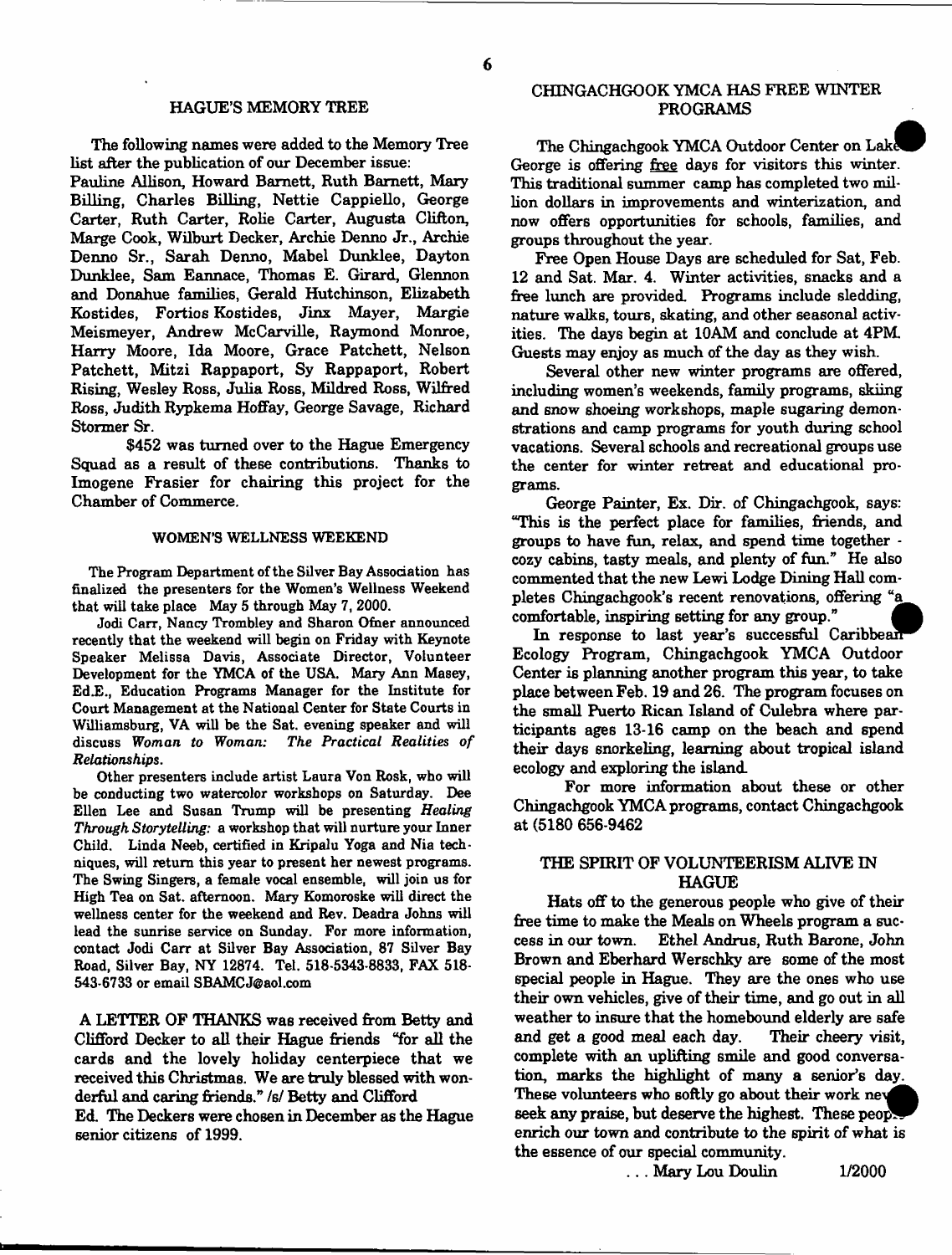## **SOUNDINGS**

7

BORN: A son, Travis Gregory to Loretta Gregory and Jason Jordon on Nov. 17, 1999. Grandparents are Jeff and Ida Jordon, Hague.

BORN: A son, Robert Logan Engler to Rob and Deena Engler on Oct. 23,1999 in San Diego, CA Proud grandparents are Peter and Leslie Engler, Hague and Morago, CA

MARRIED: Peter Marshall, son of Sally and Bob Marshall, Dataw Island, SC and Hague to Elizabeth Lord, Waterbury, VT on Aug. 21 at the Braintree Meeting House in Braintree, VT.

DIED: Jacob Jon Jordon, infant son of Joel J. and Babette M. Jordon, Sunset Hall, Hague on Dec. 29,1999. Besides his parents he is survived by a brother Derek E. Fuller, one sister, Courtney A Dunklee, grandparents Beatrice Jordon and Arthur Jordon, and Sandy and Ernest Trudeau.

DIED: Corrine (Connie) Garrett Glenn, 79, Shamrock Hill, Hague, on Jan, 10, 2000 at Moses-Ludington Hospital, Ticonderoga. She served in both the Atlantic and Pacific Theaters of Operation during World War H as an Army nurse. She is survived by her husband, William, two sons; Kim of Burlington, VT, and Scott, of New York City and a daughter, Sheridan (Sherry), of Monterey, CA She is also survived by two granddaughters, one brother and one sister. A memorial service will be held on Jan. 23 at 2PM at The United Methodist Church in Ticonderoga.

OOPS - We omitted two names from the Middle School Achievement List in December - Bryce Gurney and Michael Michela. Congratulations to both of you for having achieved this honor. We sincerely apologize for having omitted your names .

#### TICONDEROGA HIGH SCHOOL HONOR ROLL

The following Hague students are listed on the honor roll for the 2nd marking period:

Grade 9 - FIRST HONORS: Jessica Belden, Katie Belden, Jessi Frasier, Kelly Frasier

SECOND HONORS: Adam Charboneau, John Evans, Andrew Patchett

Grade 10 - FIRST HONORS: Lucas Frasier, Heather Hassett, Peter Mack, Joee Plass, Alison Rutkowski, Theodore Santaniello

SECOND HONORS: Nicole Belden

Grade 11 - FIRST HONORS: Katie Breitenbach, Heidi Propst,

SECOND HONORS: Tasha Braisted, Anne Johnson, Ryan Lawrence, Jason Mott, Josh Plass

Grade 12 - FIRST HONORS: Kathryn Rutkowski, Bradford Zeyak

SECOND HONORS: Brandi Jordon, Eve Trombley, Wyatt Wells

#### TI HIGH SCHOOL - JANUARY REGENTS

On Jan 25, 26, 27 and 28 Ticonderoga will be administering Regents and school examinations to students. On these dates high school students will only attend school when they have a Regents or school examination scheduled. Monday, Jan 24 will be a regular day of school. Students who ride a bus must inform their bus driver if they will need transportation home at mid-day or in to school for a mid-day examination. This is the same procedure that is followed in June.

#### ROTARY CLUB

Several members of the Rotary Club of Northern Lake George ventured to Albany on Jan. 15 for the mid year district assembly. Many new ideas were brought back to the home club and it was a good oppportunity to meet other members from District 7190.

Among the speakers at the weekly meetings in Feb. will be Dave Rutkowski speaking on "Southwest Indian Territory" on the 8th and Bill Bibby will present "The Nuts and Bolts of Railroading on the Old Adirondack Branch" on the 15th. On the 22nd, Larry Fichler of the Darrin Fresh Water Institute will discuss current projects, as well as present questions and answers about the zebra mussels in Lake George.

Meetings, held weekly at the Watson Arts Center on the Silver Bay Campus, are open to the public. Breakfast is served at 7:30 each Tuesday morning.

For more information call 543-8833.

#### WINTER WEEKEND AT SILVER BAY

DATE - Feb. 18 - 21

Registration deadline is Feb. 1.

Events include Renaissance and Baroque dance for all levels; A look at our natural world; Courtly music concert; Chris & Becky Holder, Singer/ Storytellers

Fee includes room with private bath, meals, snacks and receptions, all activities and programs. Over 18: \$50 per person per night double occupancy; 4-18 years: \$30.

For more information contact Jodi Carr, Program Dept, at 543-8833.

TICONDEROGA HISTORICAL SOCIETY will host a lecture by Christopher D. Fox, the Anthony D. Pell Curator of Collections at the Fort Ticonderoga Museum entitled "Fort *Ticonderoga: Images of Historic Preservation*". Program is scheduled for 7PM Friday. Jan. 14 in the Program Room at the Hancock House and is free to the public.